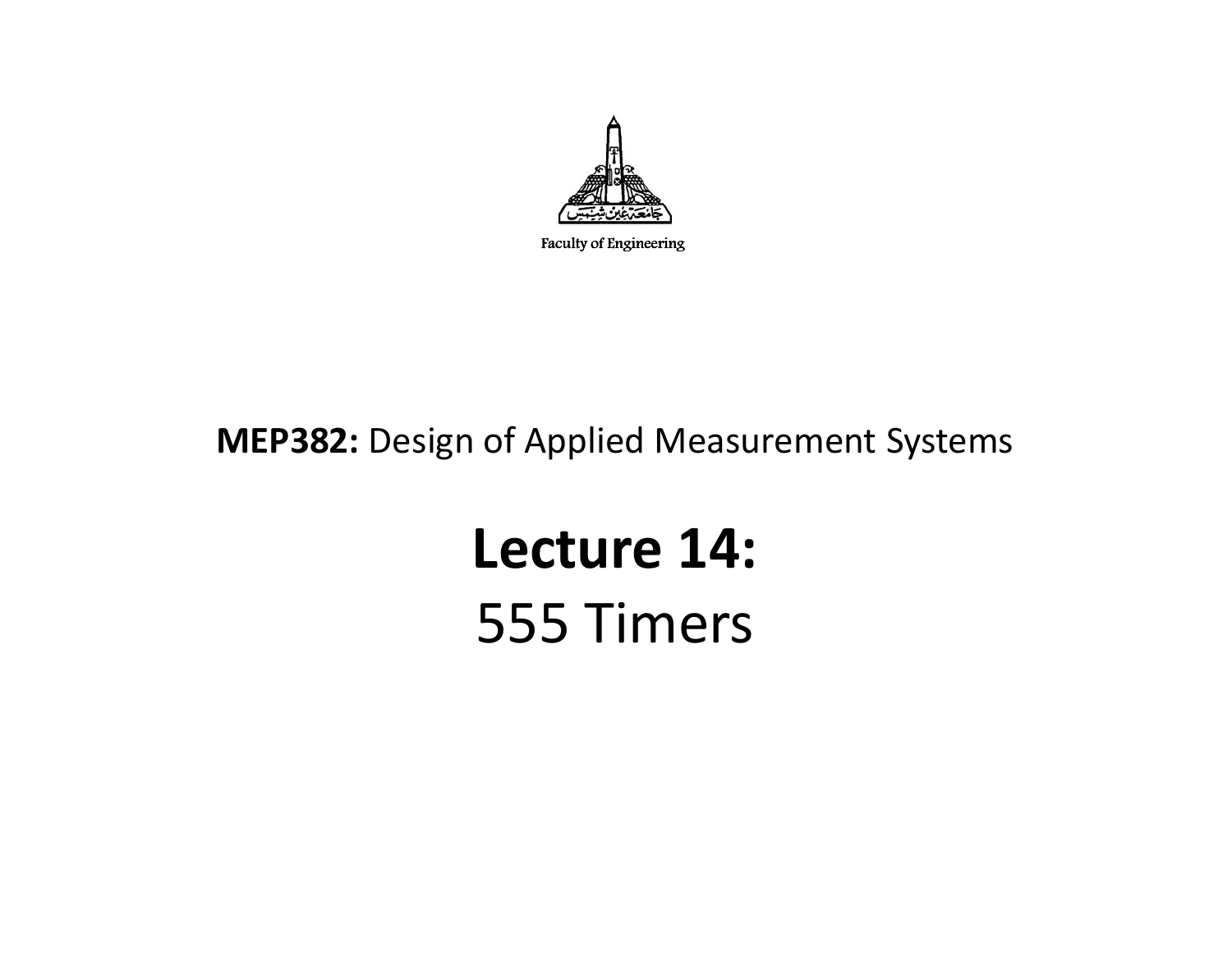## 555 TIMER IC HISTORY

- The 555 timer IC was first introduced around 1971 by the Signetics Corporation as the SE555/NE555
- Initially it was called "**The IC Time Machine**"
- $\bullet$  It provided circuit designers with a relatively cheap, stable, and user-friendly integrated circuit for both *monostable* and *astable* applications.
- $\bullet$  Since this device was first made commercially available, a multitude of novel and unique circuits have been developed
- $\bullet$  The past ten years some manufacturers stopped making these timers
- Yet other companies, like NTE (a subdivision of Philips) picked up where some left off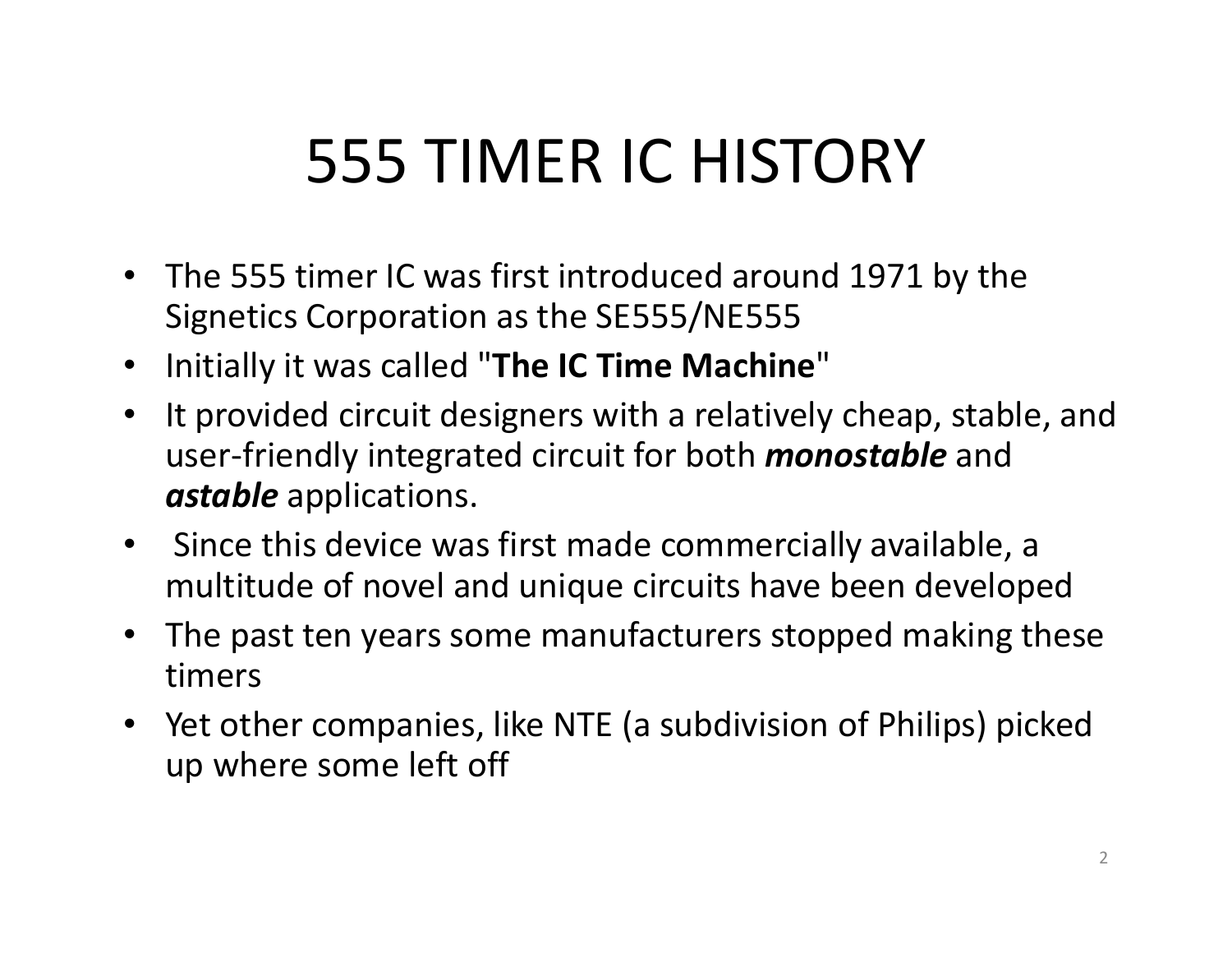## 555 Timer Schematic Diagram



It consists of 23 transistors, 2 diodes, and 16 resistors.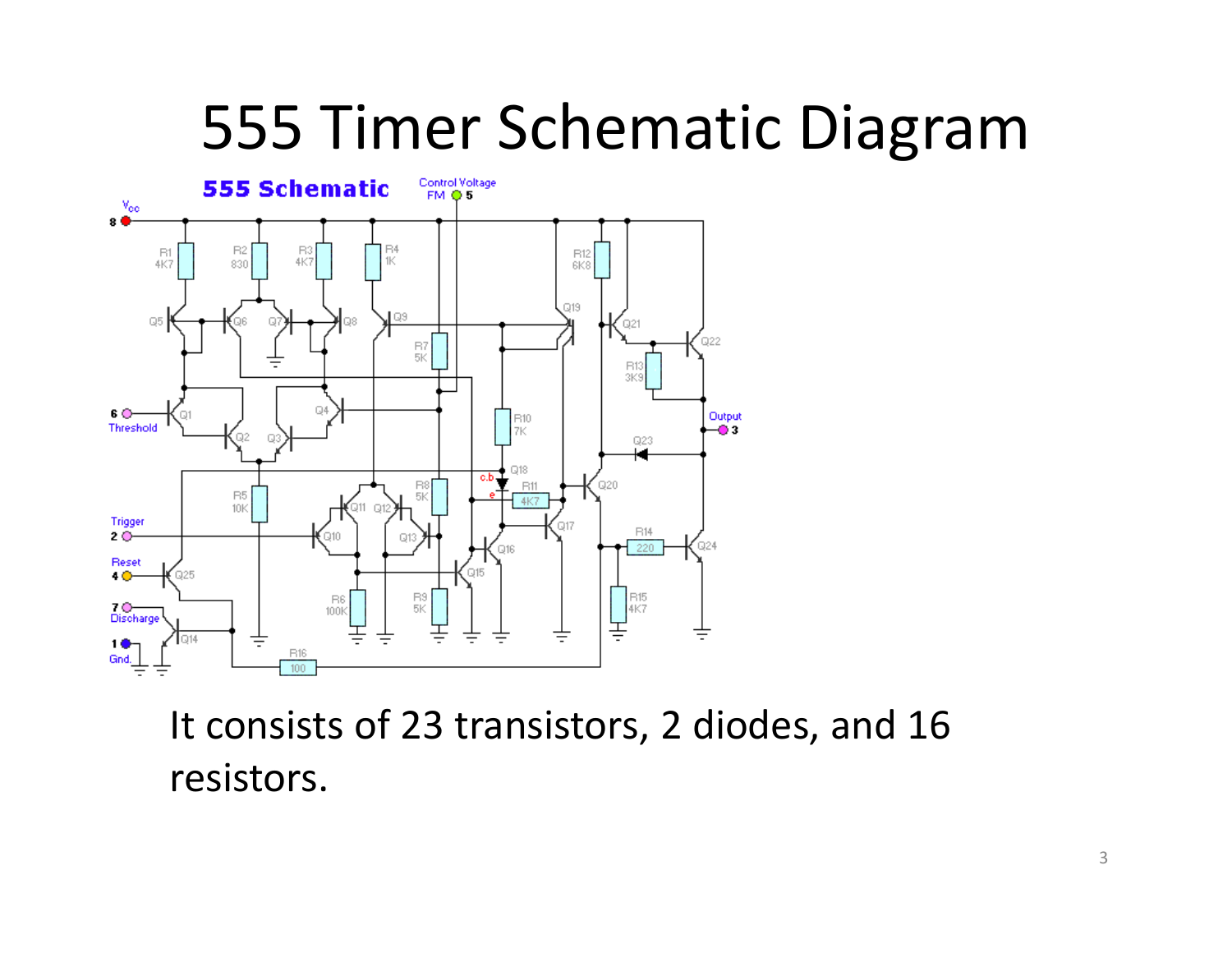## Applications of 555 Timers

- Monostable &Astable Multivibrators
- Waveform generators
- $\bullet$ Burglar Alarms
- $\bullet$  Measurement ,Process & Control Circuits
- $\bullet$ Missing pulse detectors
- Traffic light control
- Automatic Battery chargers
- $\bullet$ Logic probes
- DC to DC Converters etc.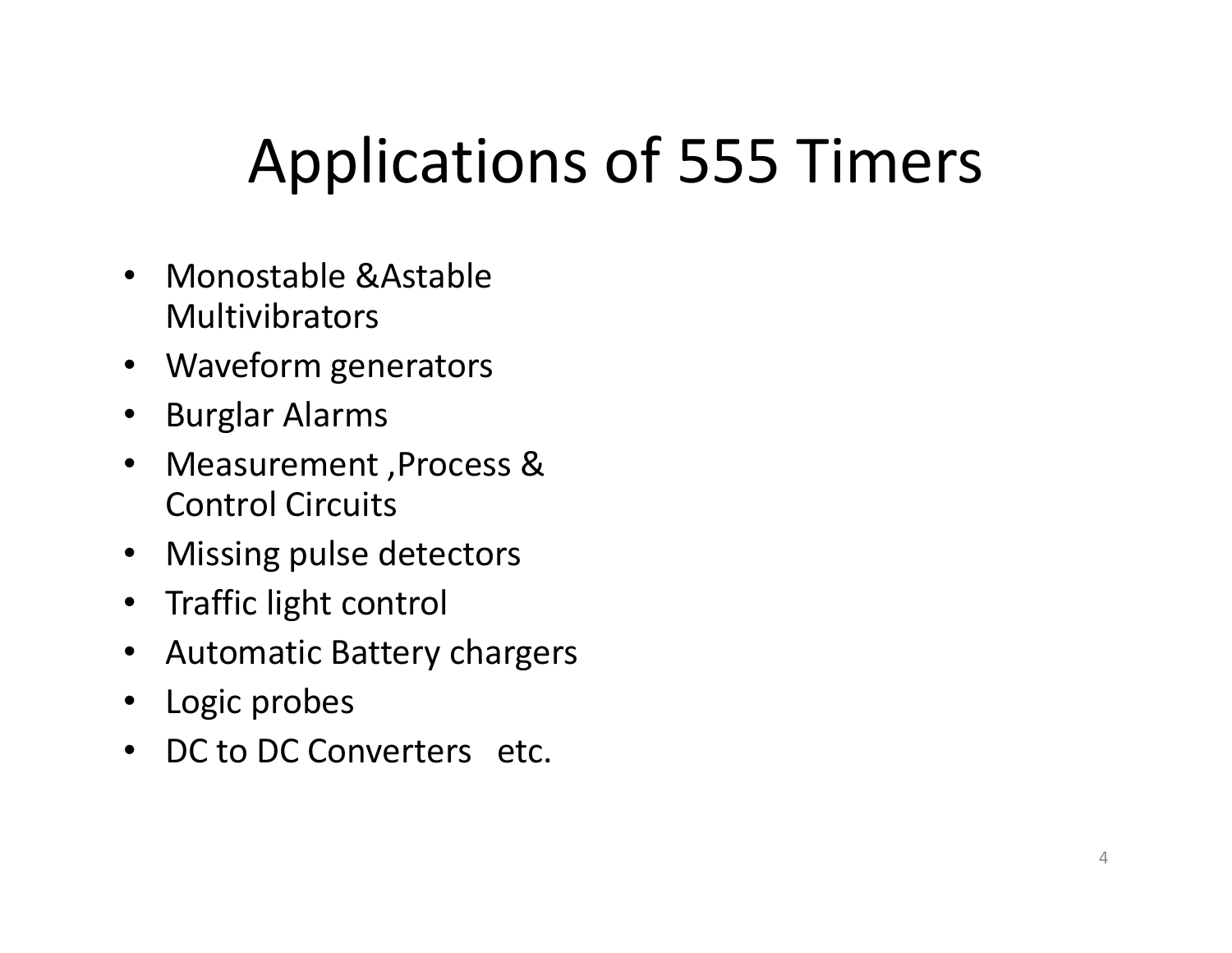# Simplified Block Diagram representation of 555 Timer



- • Consists of two comparators
- Consists of an R-S flip flop
- Consists of Q1 that is operated as a switch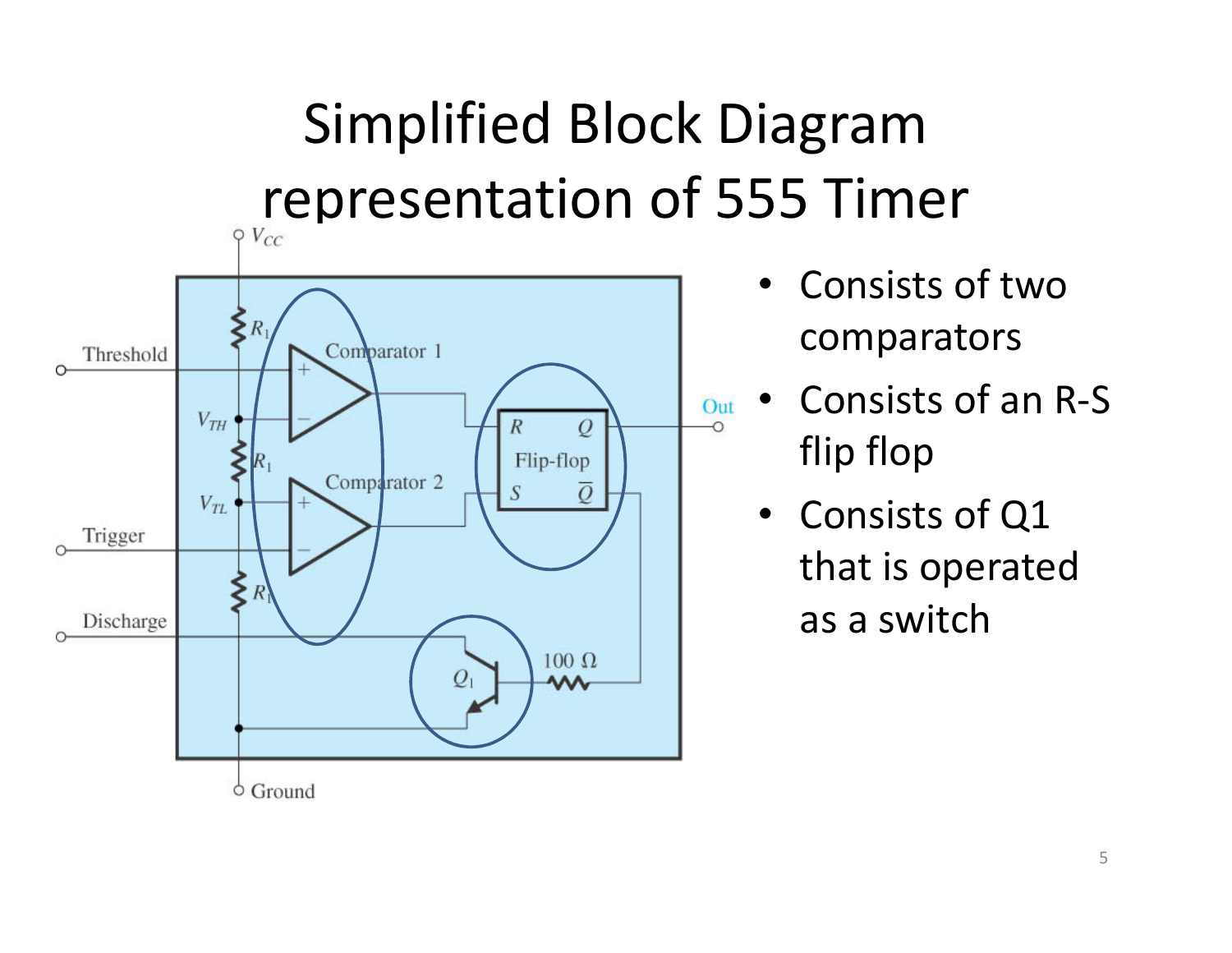## R-S flip Flop Review

|          |            | Action                   |
|----------|------------|--------------------------|
| $\Omega$ | Last Value | No change                |
| $\Omega$ |            | Set                      |
|          |            | Reset                    |
|          |            | Indeterminate(forbidden) |
|          |            |                          |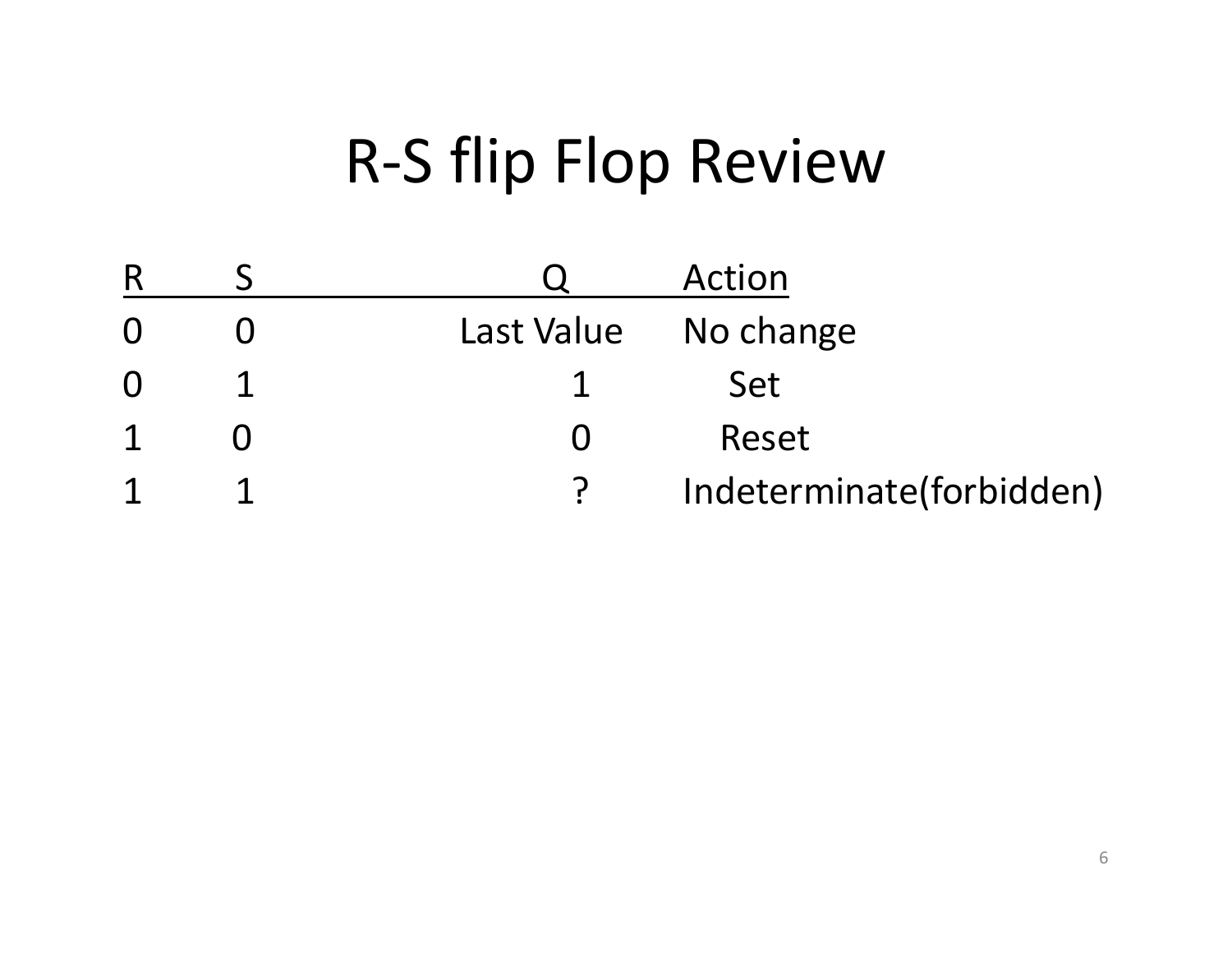# 555 Timer Pin Configurations

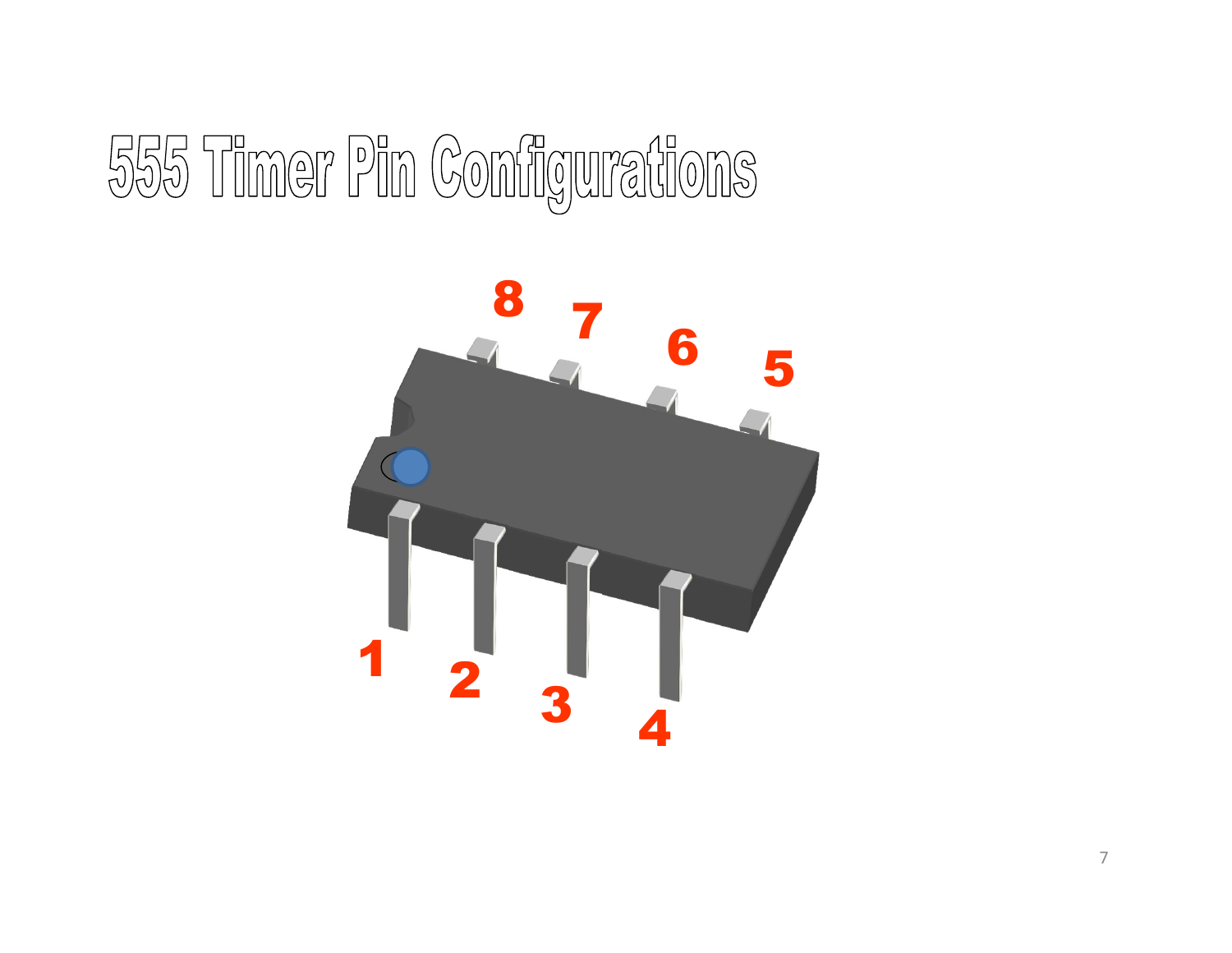# 555 Timer Pin Descripti

•**Pin 1 (Ground):-** All voltages are measured w.r.t. this terminal. This is the most negative supply potential of the device

#### •**Pin 2 (Trigger Terminal )**

This pin is an inverting input to a lower comparator. This is used to set the flip flop which causes the output to go high

#### •**Pin 3 (Output Terminal)**

There are 2 ways to connect load to the output terminal.

Pin 3 & Vcc :- Normally On loadPin 3 & Ground:- Normally off load

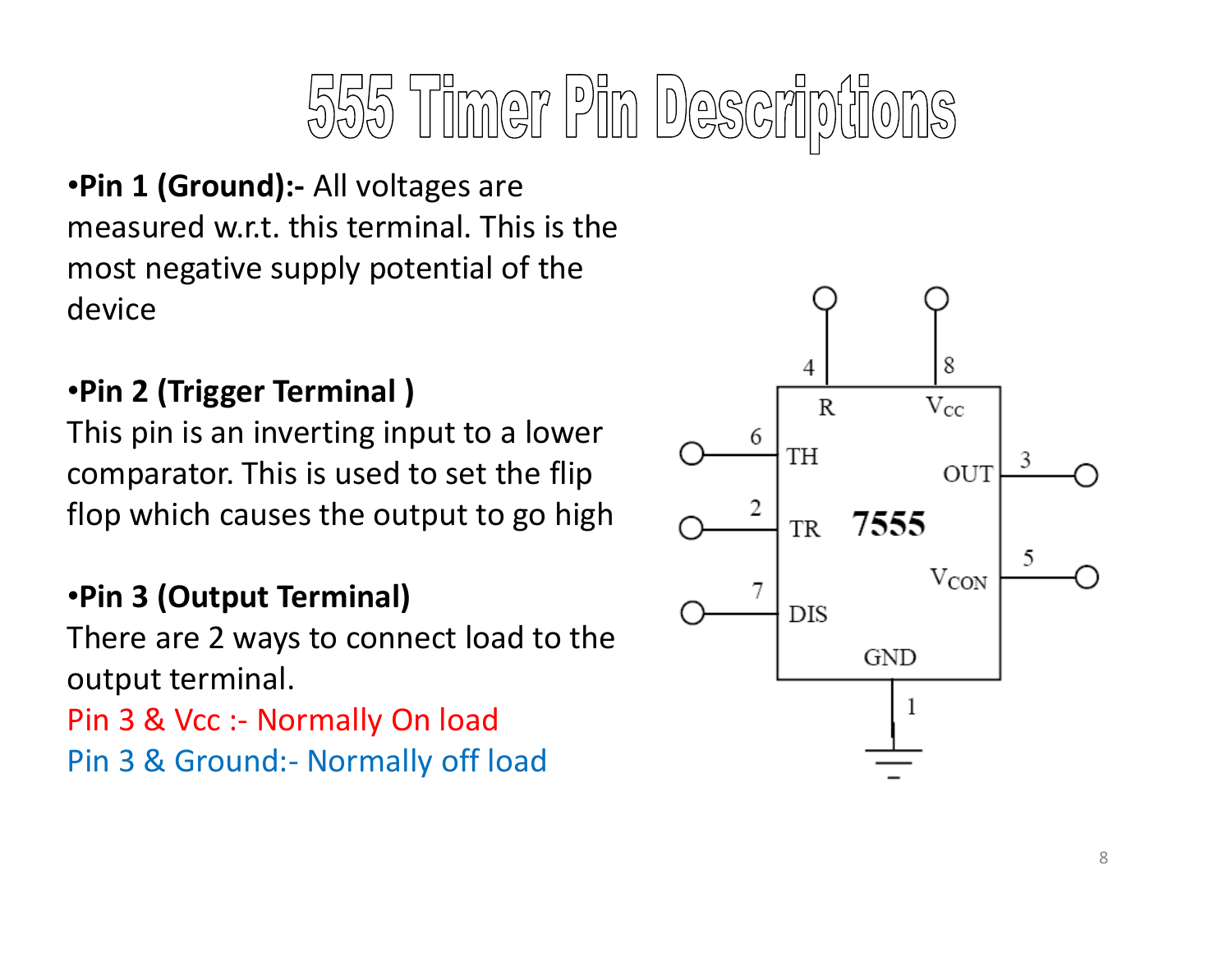# 555 Timer Pin Descriptions

•**Pin 4 (Reset):-** To disable or reset the timer a negative pulse is applied to this pin. When this pin isn't used, it's connected to Vcc. Why ??

#### •**Pin 5 (Control Voltage)**

The function of terminal is to control the threshold and trigger levels. The external voltage or a pot connected to this pin determines the pulse width of the output waveform. *When not in use, it should be connected to ground through a 0.01uF capacitor* to avoid any noise problem.

•**Pin 6 (Threshold):-** This is an input to the upper comparator. Used to reset the flip-flop which drives the output low.

#### •**Pin 7 (Discharge)**

-When the npn transistor connected to it is turned "on," the pin is shorted to ground

– The timing capacitor is usually between pin <sup>7</sup> and ground and is discharged when the transistor turns "on"

•**Pin <sup>8</sup> (Supply Voltage):-** A positive supply voltage is appliedto this terminal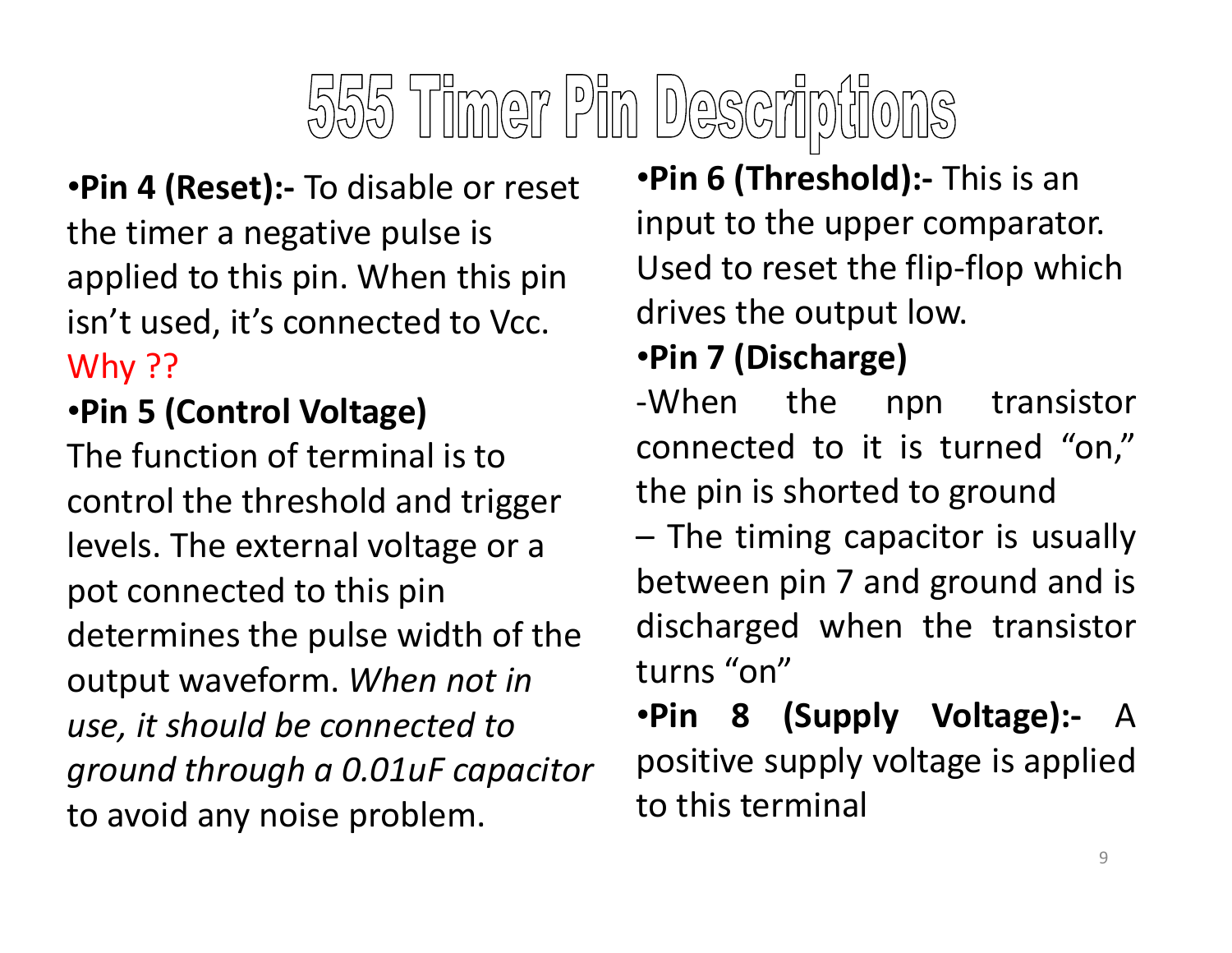## BASIC TIMING CONCEPTS

- $\bullet$  A resistive voltage divider consisting of 3 equal resistors R1 is employed
- V<sub>TH</sub>= 2Vcc/3 for comparator 1. •
- • Flip Flop is reset whenever threshold goes higher than 2Vcc/3.
- $\rm V_{TL}$ =Vcc/3
- Flip Flop is set whenever the •trigger goes below Vcc/3.
- • In set state output Q is high (approx. equal to Vcc) and in reset the output is low

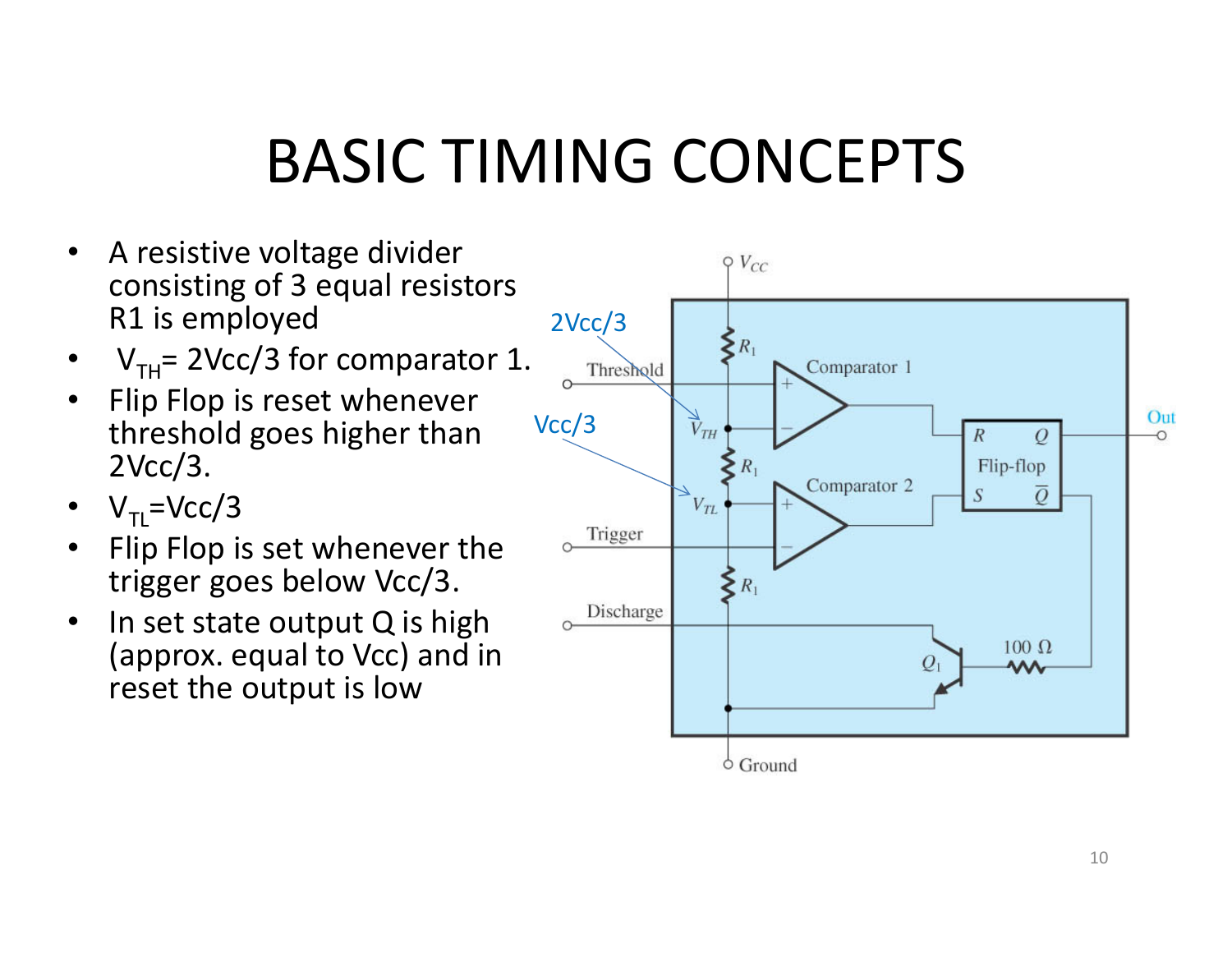#### 555 timer as a Monostable Multivibrator



**Figure** The 555 timer connected to implement a monostable multivibrator. (**b**) Waveforms of the circuit in (a).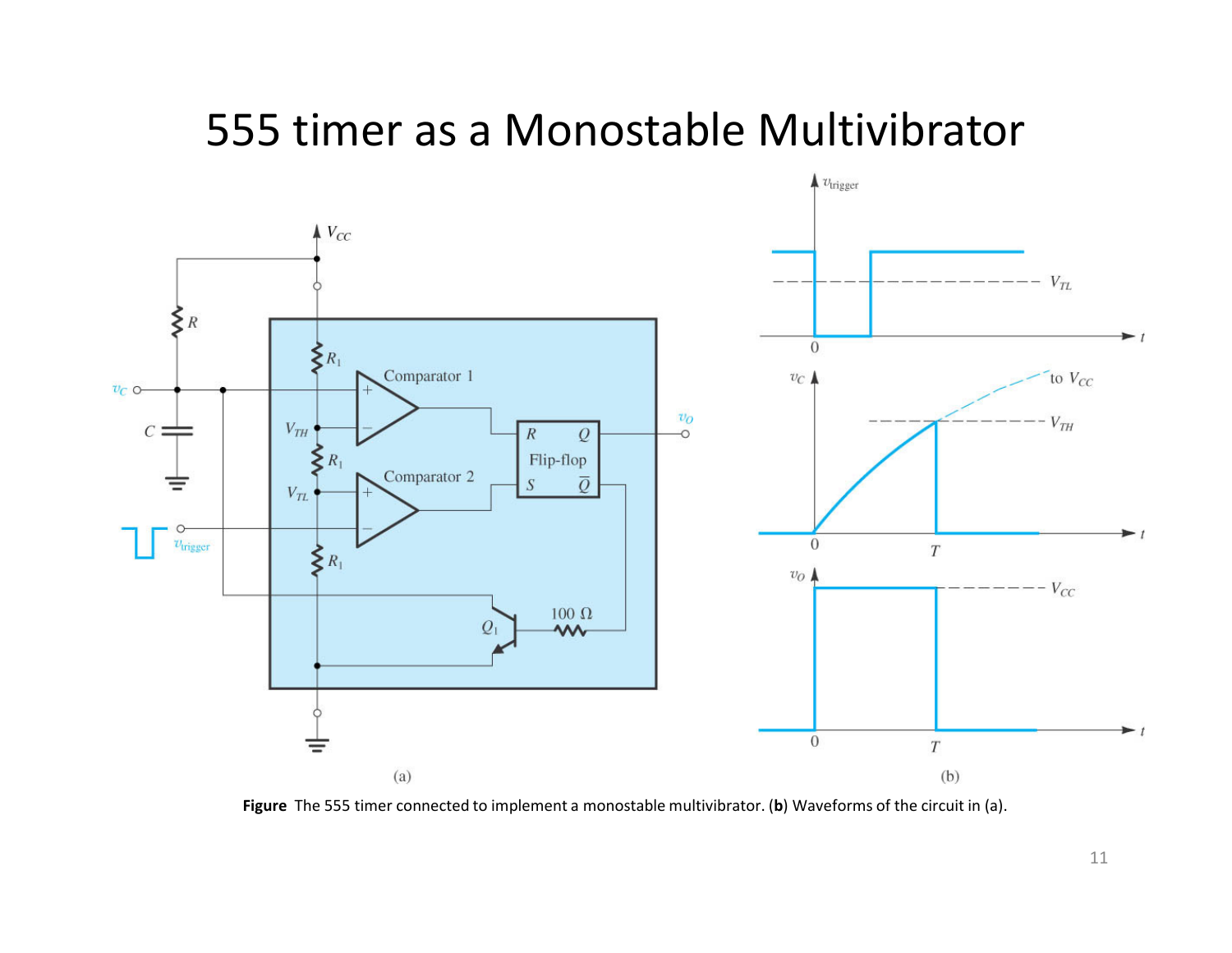### Description of the 555 Timer as a Monostable Multivibrator

- Consists of an external resistor R & capacitor C
- In the stable the flip flop will be in reset state, thus  $\overline{Q}$  will be high and Q low.
- Transistor Q1 is driven into saturation
- $V_{CE}$ ≈ 0 so the capacitor is shorted to ground. i.e.  $\rm\,V_{C}^{\phantom{*}}$ 0 and output of comparator 1 is low

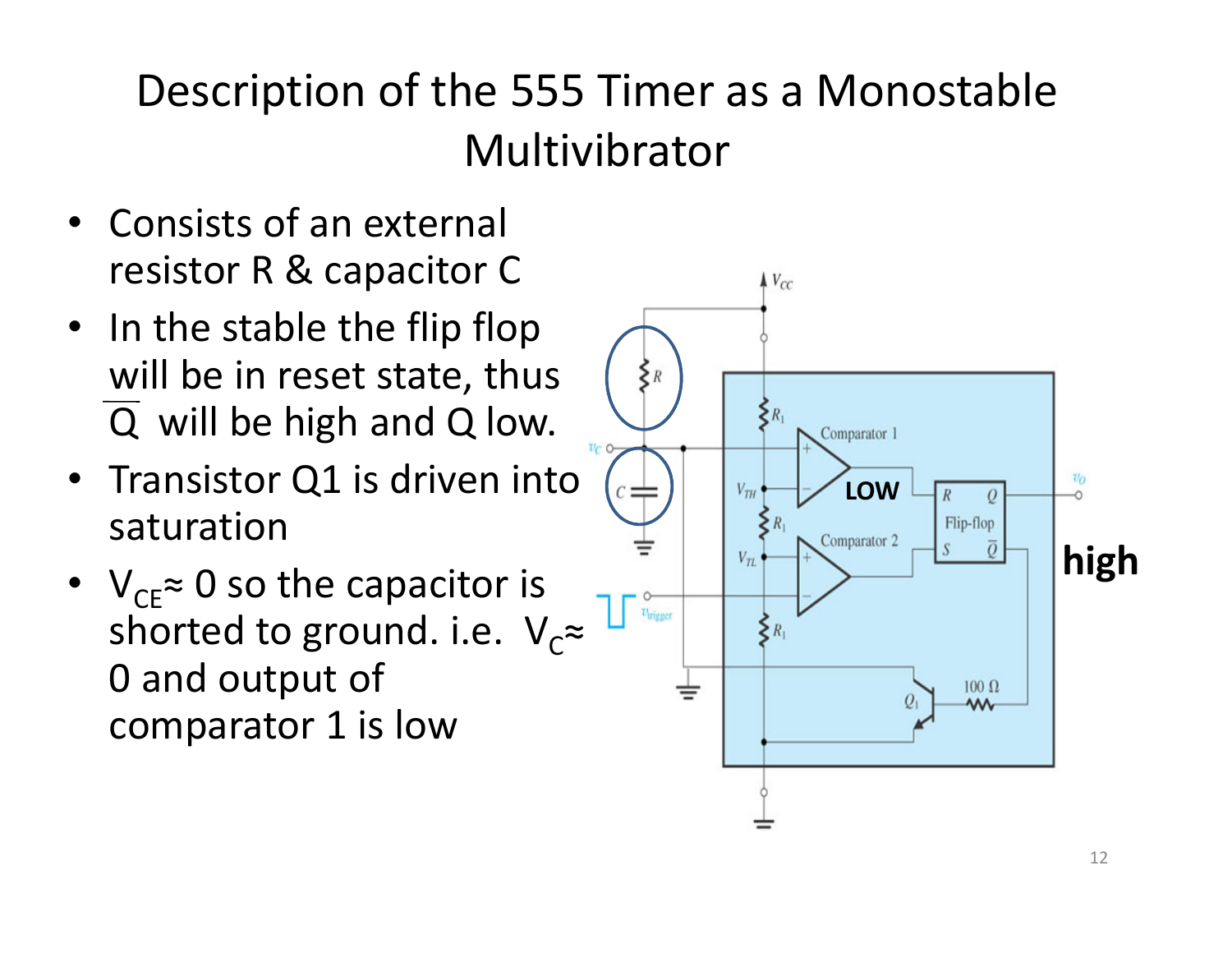### Description of the 555 Timer as a Monostable Multivibrator (contd…)

- $\rm V_{trigger}$  is kept high (higher than V $_{\sf TL}$  i.e. Vcc/3)
- Output of comparator 2 will also be low
- Flip flop is in reset state so Q will also be low i.e.  $\mathsf{V}_0\mathsf{\approx}\mathsf{0}$
- To trigger the monostable multivibrator , a negative pulse is applied to the trigger input terminal

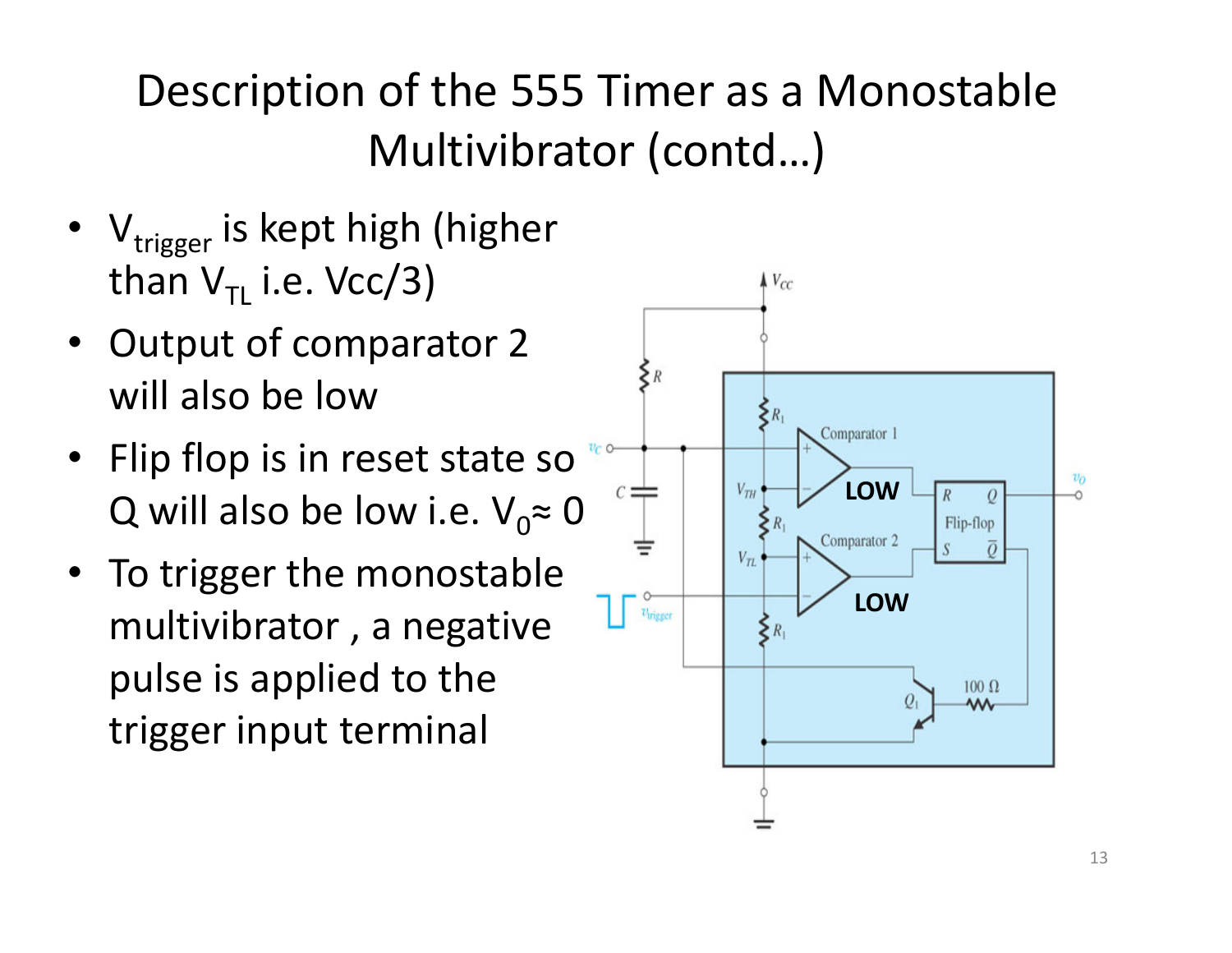## Description of the 555 Timer as a Monostable Multivibrator (contd…)

- •• As V $_{\text{trigger}}$  goes below V $_{\textsf{\tiny TL}}$  i.e. Vcc/3, the output of comparator 2 goes high thus setting the flip flop. i.e.  $\overline{Q}$ =1 Q =0, so the transistor is cutoff
- •V<sub>trigger</sub> is given for a short time so<br>output of compartor 2 goes low again.
- $\bullet$  Still the ouput is high because R=0 and S=0 result in Q to be in the previous state.
- • Capacitor C now begins to charge through resistor R and  $V_c$  rises exponentially towards  $\mathsf{V_{cc}}.$
- The high voltage at the ouput is  $\bullet$ retained as long as  $V_c$ <VTH

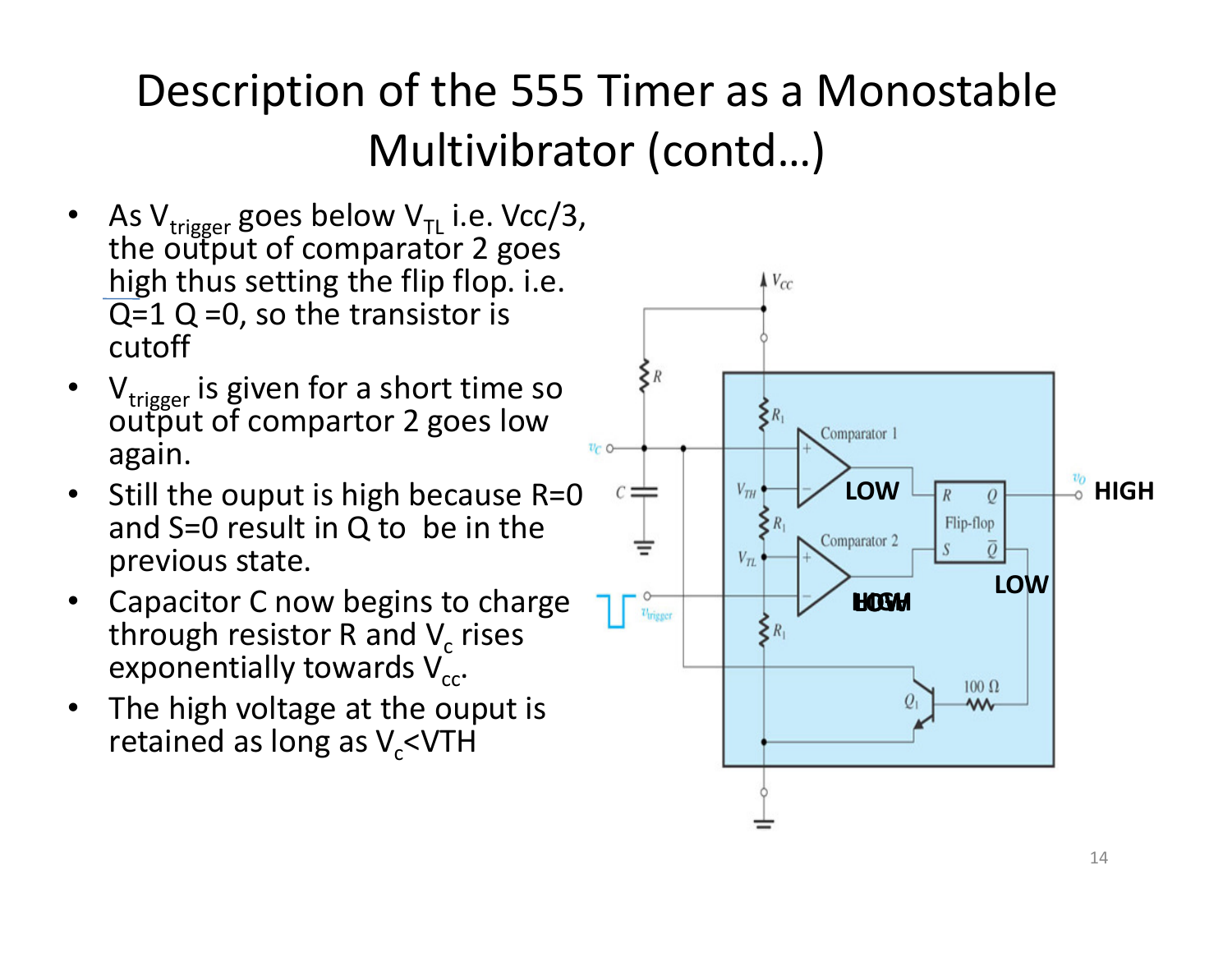### Description of the 555 Timer as a Monostable Multivibrator (contd…)

- Once  $V_c$  exceeds  $V_{TH}$ , the output of comparator 1 goes high. Now R=1 and  $S=0$  so  $Q=0$
- The monostable multivibrator is now back in its stable state and is ready to receive a new triggering pulse

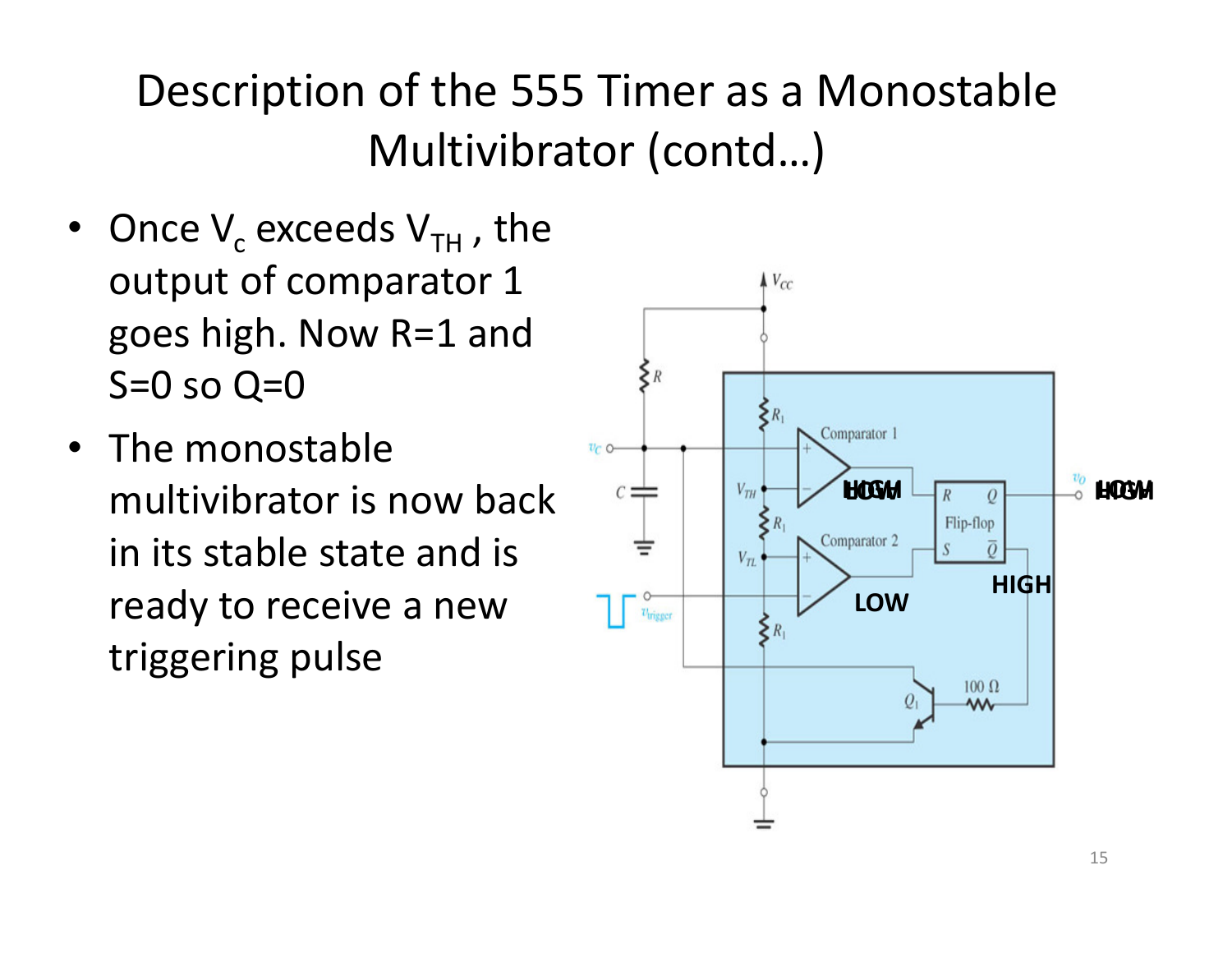## Derivation for the width of the pulse in monostable multivibrator



- $\bullet$  The width of the pulse , T is the time interval that the monostable multivibrator spends in quasi stable state.
- $\bullet$  Denoting the time instant at which the trigger pulse is applied at t=0 , the voltage across capacitor Vc can be expressed as ,

Vc=Vcc (1- $e^{\frac{-t}{RC}}$ )

• Substituting Vc=VTH=2/3Vcc at t=T gives,

T=RC ln 3 =1.1 RC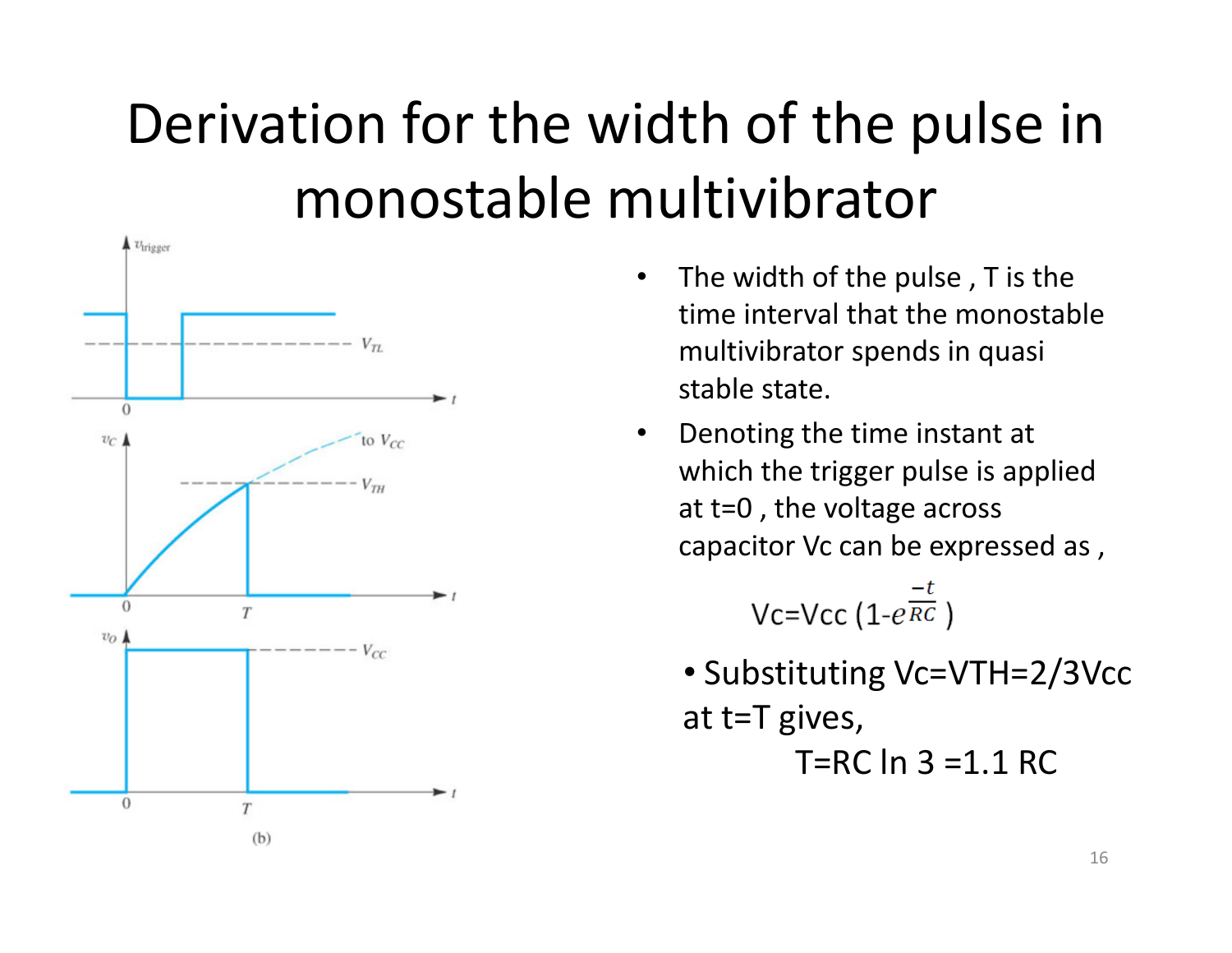

**Figure 13.28 (a)** The 555 timer connected to implement a monostable multivibrator. (**b**) Waveforms of the circuit in (a).